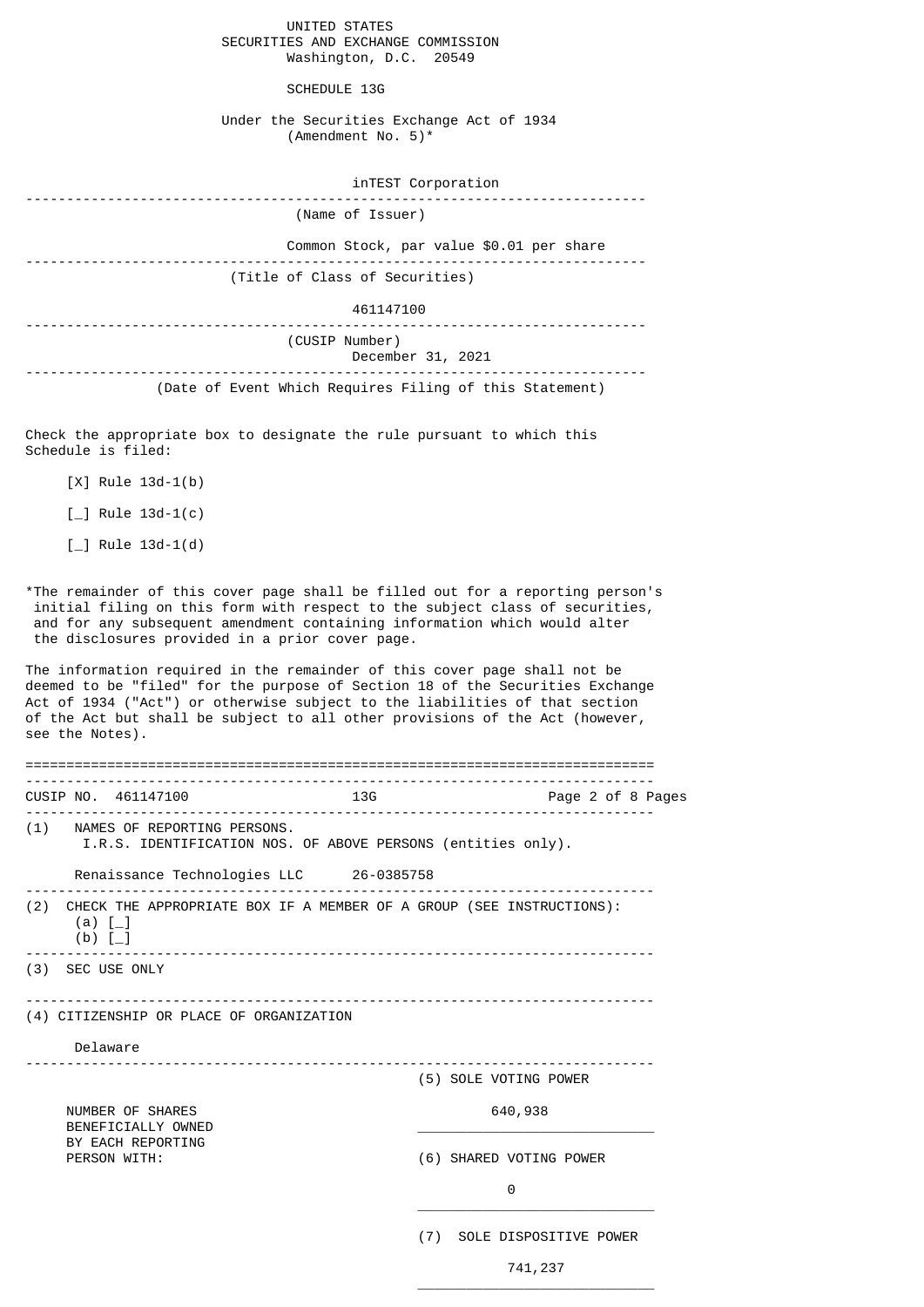0

|     | (9) AGGREGATE AMOUNT BENEFICIALLY OWNED BY EACH REPORTING PERSON                                         |                                     |                                 |                                                         |  |  |
|-----|----------------------------------------------------------------------------------------------------------|-------------------------------------|---------------------------------|---------------------------------------------------------|--|--|
|     |                                                                                                          | 741,237                             |                                 |                                                         |  |  |
|     | (10) CHECK BOX IF THE AGGREGATE AMOUNT IN ROW (9) EXCLUDES CERTAIN SHARES<br>(SEE INSTRUCTIONS)          |                                     |                                 | $\left[\begin{smallmatrix}1\\1\end{smallmatrix}\right]$ |  |  |
|     | (11) PERCENT OF CLASS REPRESENTED BY AMOUNT IN ROW (9)                                                   |                                     |                                 |                                                         |  |  |
|     |                                                                                                          | 6.82%                               |                                 |                                                         |  |  |
|     | (12) TYPE OF REPORTING PERSON (SEE INSTRUCTIONS)                                                         |                                     | --------------------            |                                                         |  |  |
|     | ΙA                                                                                                       |                                     |                                 |                                                         |  |  |
|     |                                                                                                          | Page 2 of 8 pages                   |                                 |                                                         |  |  |
|     |                                                                                                          | Page 3 of 8 pages                   | ------------------------------- |                                                         |  |  |
|     | CUSIP NO. 461147100                                                                                      | 13G<br>.                            |                                 | Page 3 of 8 Pages                                       |  |  |
|     | (1) NAMES OF REPORTING PERSONS.<br>I.R.S. IDENTIFICATION NOS. OF ABOVE PERSONS (ENTITIES ONLY).          |                                     |                                 |                                                         |  |  |
|     | RENAISSANCE TECHNOLOGIES HOLDINGS CORPORATION 13-3127734                                                 |                                     |                                 |                                                         |  |  |
| (2) | CHECK THE APPROPRIATE BOX IF A MEMBER OF A GROUP (SEE INSTRUCTIONS)<br>(a) $[-]$<br>$(b)$ [              |                                     |                                 |                                                         |  |  |
|     | (3) SEC USE ONLY                                                                                         |                                     |                                 |                                                         |  |  |
|     |                                                                                                          |                                     |                                 |                                                         |  |  |
|     | (4) CITIZENSHIP OR PLACE OF ORGANIZATION                                                                 |                                     |                                 |                                                         |  |  |
|     | Delaware                                                                                                 | ----------------------------------- |                                 |                                                         |  |  |
|     |                                                                                                          |                                     | (5) SOLE VOTING POWER           |                                                         |  |  |
|     | NUMBER OF SHARES<br>BENEFICIALLY OWNED                                                                   |                                     | 640,938                         |                                                         |  |  |
|     | BY EACH REPORTING<br>PERSON WITH:                                                                        |                                     | (6) SHARED VOTING POWER         |                                                         |  |  |
|     |                                                                                                          |                                     | 0                               |                                                         |  |  |
|     |                                                                                                          |                                     | (7) SOLE DISPOSITIVE POWER      |                                                         |  |  |
|     |                                                                                                          |                                     | 741, 237                        |                                                         |  |  |
|     |                                                                                                          |                                     | (8)                             | SHARED DISPOSITIVE POWER                                |  |  |
|     |                                                                                                          |                                     | 0                               |                                                         |  |  |
|     |                                                                                                          |                                     |                                 |                                                         |  |  |
|     | (9) AGGREGATE AMOUNT BENEFICIALLY OWNED BY EACH REPORTING PERSON                                         |                                     |                                 |                                                         |  |  |
|     |                                                                                                          | 741,237                             |                                 |                                                         |  |  |
|     | (10) CHECK BOX IF THE AGGREGATE AMOUNT IN ROW (9) EXCLUDES CERTAIN SHARES<br>(SEE INSTRUCTIONS)<br>$[-]$ |                                     |                                 |                                                         |  |  |
|     | (11) PERCENT OF CLASS REPRESENTED BY AMOUNT IN ROW (9)                                                   |                                     |                                 |                                                         |  |  |
|     |                                                                                                          | 6.82%                               |                                 |                                                         |  |  |
|     | (12) TYPE OF REPORTING PERSON (SEE INSTRUCTIONS)                                                         | нc                                  |                                 |                                                         |  |  |
|     |                                                                                                          | Page 3 of 8 pages                   |                                 |                                                         |  |  |
|     |                                                                                                          |                                     |                                 |                                                         |  |  |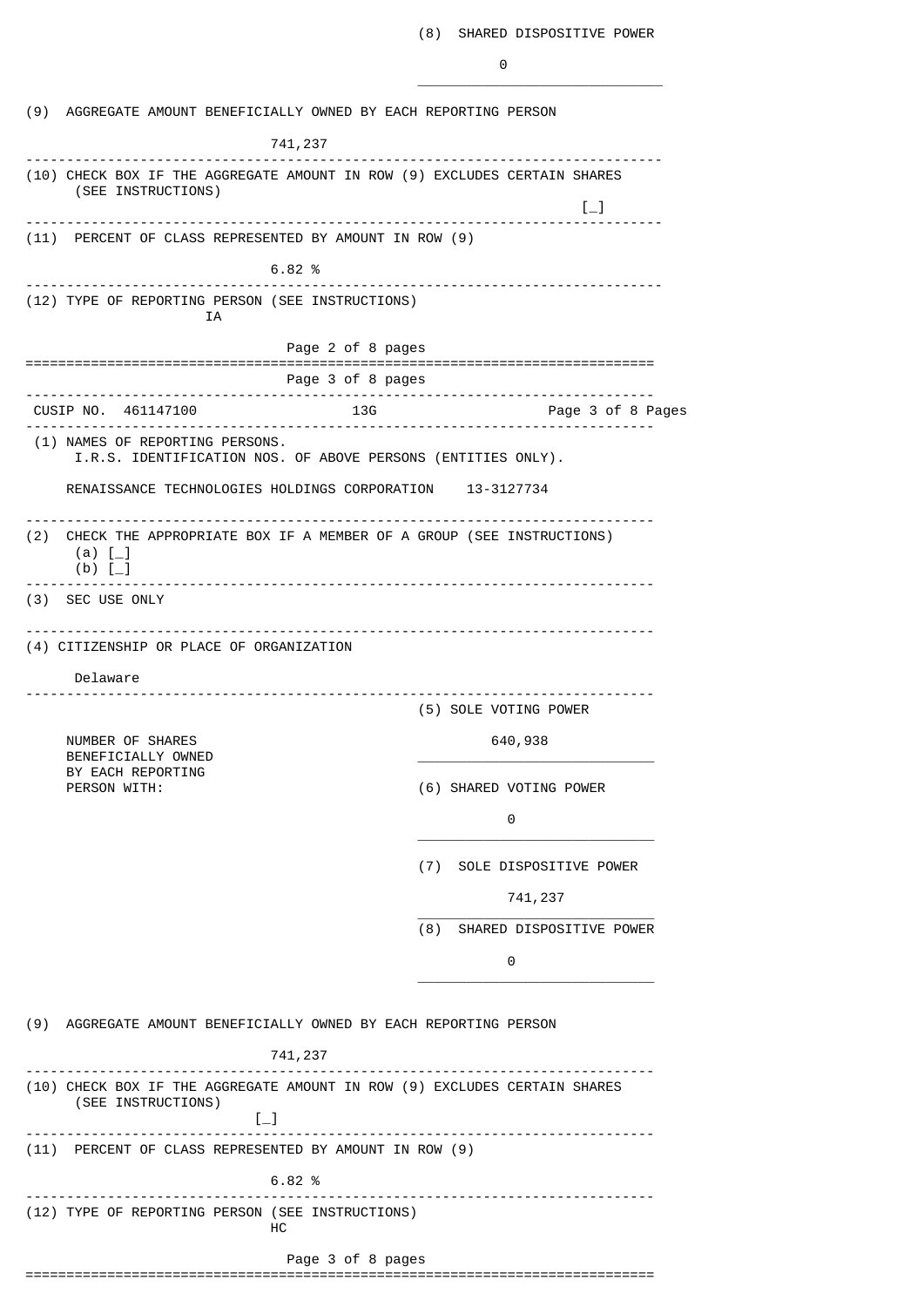| CUSIP NO. 461147100                                                                                                                                                       |
|---------------------------------------------------------------------------------------------------------------------------------------------------------------------------|
| Item 1.                                                                                                                                                                   |
| (a) Name of Issuer                                                                                                                                                        |
| inTEST Corporation                                                                                                                                                        |
| (b) Address of Issuer's Principal Executive Offices.                                                                                                                      |
| 804 East Gate Drive, Suite 200, Mt. Laurel, New Jersey 08054                                                                                                              |
| Item 2.                                                                                                                                                                   |
| (a) Name of Person Filing:                                                                                                                                                |
| This Schedule 13G is being filed by Renaissance Technologies LLC<br>("RTC") and Renaissance Technologies Holdings Corporation ("RTHC").                                   |
| (b) Address of Principal Business Office or, if none, Residence.                                                                                                          |
| The principal business address of the reporting persons is:                                                                                                               |
| 800 Third Avenue<br>New York, New York 10022                                                                                                                              |
| (c) Citizenship.                                                                                                                                                          |
| RTC is a Delaware limited liability company, and<br>RTHC is a Delaware corporation.                                                                                       |
| (d) Title of Class of Securities.                                                                                                                                         |
| Common Stock, par value \$0.01 per share                                                                                                                                  |
| (e) CUSIP Number.                                                                                                                                                         |
| 461147100                                                                                                                                                                 |
| Page 4 of 8 pages                                                                                                                                                         |
| Item 3. If this statement is filed pursuant to Rule $13d-1(b)$ or $13-d-2(b)$<br>or (c), check whether the person filing is a:                                            |
| (a) $[-]$<br>Broker or dealer registered under section 15 of the Act.<br>Bank as defined in section $3(a)(6)$ of the Act.<br>$(b)$ [_]                                    |
| Insurance Company as defined in section $3(a)(19)$ of the Act.<br>$(c)$ [<br>Investment Company registered under section 8 of the Investment<br>(d) $[-]$<br>Company Act. |
| Investment Adviser in accordance with Sec.240.13d-1(b)(1)(ii)(E).<br>$(e)$ $[x]$<br>Employee Benefit Plan or Endowment Fund in accordance with<br>$(f)$ [                 |
| Sec. $240.13d-1(b)(1)(ii)(F)$ .<br>Parent holding company, in accordance with Sec. 240.13d-1(b)(1)(ii)(G).<br>$(g)$ [                                                     |
| A savings associations as defined in Section 3(b) of the Federal<br>$(h)$ $[-]$<br>Deposit Insurance Act.                                                                 |
| A church plan that is excluded from the definition of an investment<br>(i) [<br>company under section $3(c)(14)$ of the Investment Company Act of 1940.                   |
| Group, in accordance with Sec.240.13d-1(b)(1)(ii)(J).<br>$(j)$ [_]                                                                                                        |
| Item 4. Ownership.                                                                                                                                                        |
| (a) Amount beneficially owned.                                                                                                                                            |
| RTC:<br>741, 237<br>shares<br>RTHC:<br>741,237<br>shares, comprising the shares beneficially owned<br>by RTHC, because of RTHC's majority ownership of RTC.               |
| (b) Percent of Class.                                                                                                                                                     |
| RTC:<br>6.82%<br>6.82 %<br>RTHC:                                                                                                                                          |
| Number of shares as to which the person has:<br>(c)                                                                                                                       |
| (i) sole power to vote or to direct the vote:                                                                                                                             |
| RTC:<br>640,938<br>RTHC:<br>640,938                                                                                                                                       |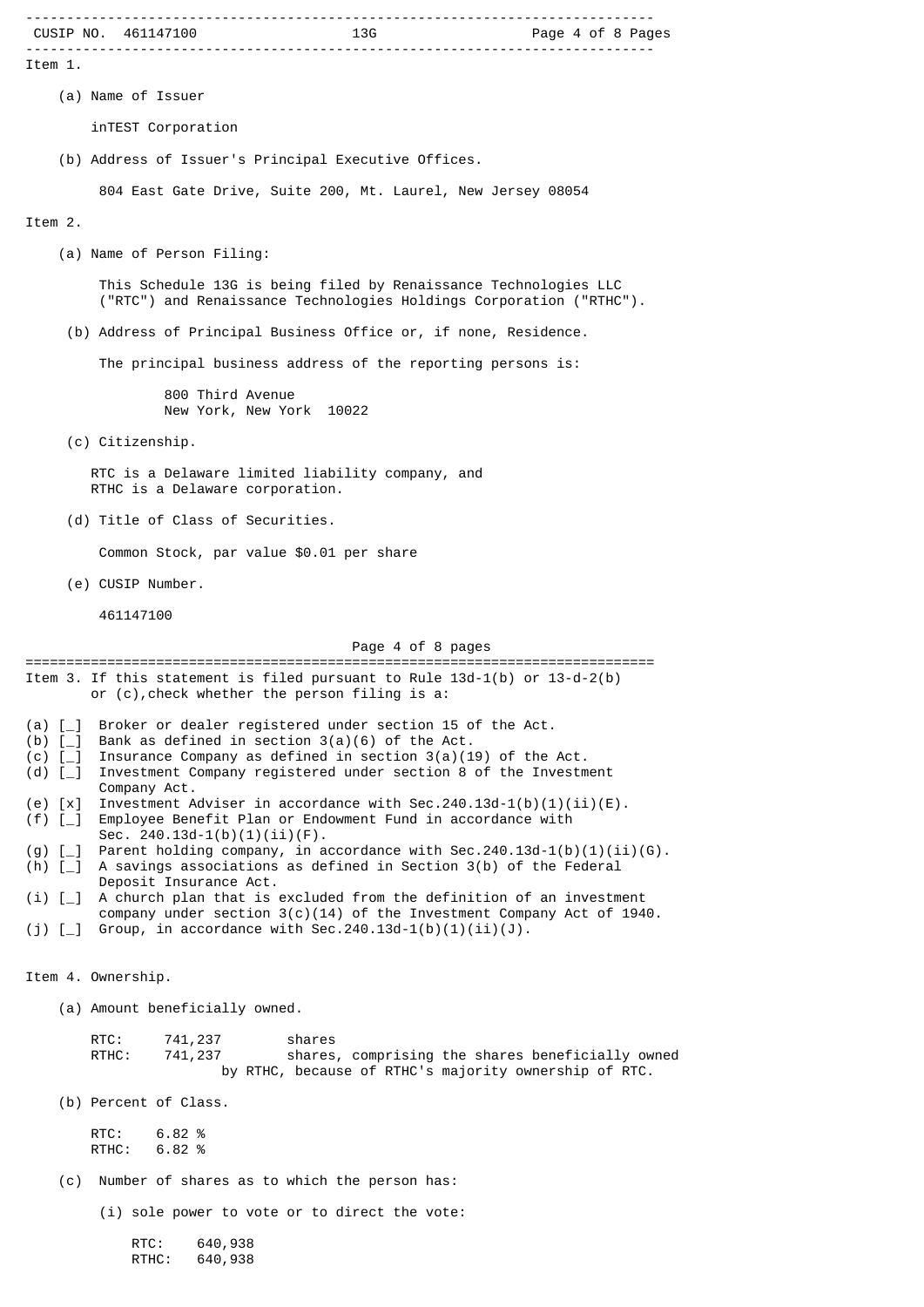| (ii) Shared power to vote or to direct the vote:                                                                                                                                                                                                                                                                                                                                                                                                                      | 0                 |  |  |  |  |  |
|-----------------------------------------------------------------------------------------------------------------------------------------------------------------------------------------------------------------------------------------------------------------------------------------------------------------------------------------------------------------------------------------------------------------------------------------------------------------------|-------------------|--|--|--|--|--|
| (iii) sole power to dispose or to direct the disposition of:                                                                                                                                                                                                                                                                                                                                                                                                          |                   |  |  |  |  |  |
| RTC:<br>741, 237<br>741,237<br>RTHC:                                                                                                                                                                                                                                                                                                                                                                                                                                  |                   |  |  |  |  |  |
| Shared power to dispose or to direct the disposition of:<br>(iv)                                                                                                                                                                                                                                                                                                                                                                                                      |                   |  |  |  |  |  |
| RTC:<br>0<br>RTHC:<br>0                                                                                                                                                                                                                                                                                                                                                                                                                                               |                   |  |  |  |  |  |
|                                                                                                                                                                                                                                                                                                                                                                                                                                                                       | Page 5 of 8 pages |  |  |  |  |  |
| Item 5. Ownership of Five Percent or Less of a Class.                                                                                                                                                                                                                                                                                                                                                                                                                 |                   |  |  |  |  |  |
| If this statement is being filed to report the fact that as of the<br>date hereof the reporting person has ceased to be the beneficial<br>owner of more than five percent of the class of securities,<br>check the following: $[\ ]$                                                                                                                                                                                                                                  |                   |  |  |  |  |  |
| Item 6. Ownership of More than Five Percent on Behalf of Another Person.                                                                                                                                                                                                                                                                                                                                                                                              |                   |  |  |  |  |  |
| Certain funds and accounts managed by RTC have the right to receive<br>dividends and proceeds from the sale of the securities which are<br>the subject of this report.                                                                                                                                                                                                                                                                                                |                   |  |  |  |  |  |
| Item 7. Identification and Classification of the Subsidiary Which Acquired<br>the Security Being Reported on by the Parent Holding Company.<br>Not applicable                                                                                                                                                                                                                                                                                                         |                   |  |  |  |  |  |
| Item 8. Identification and Classification of Members of the Group.                                                                                                                                                                                                                                                                                                                                                                                                    |                   |  |  |  |  |  |
| Not applicable                                                                                                                                                                                                                                                                                                                                                                                                                                                        |                   |  |  |  |  |  |
| Item 9. Notice of Dissolution of a Group.                                                                                                                                                                                                                                                                                                                                                                                                                             |                   |  |  |  |  |  |
| Not applicable                                                                                                                                                                                                                                                                                                                                                                                                                                                        |                   |  |  |  |  |  |
|                                                                                                                                                                                                                                                                                                                                                                                                                                                                       | Page 6 of 8 pages |  |  |  |  |  |
| Item 10. Certification                                                                                                                                                                                                                                                                                                                                                                                                                                                |                   |  |  |  |  |  |
| By signing below I certify that, to the best of my knowledge and belief,<br>the securities referred to above were acquired and are held in the ordinary<br>course of business and not acquired and are not held for the purpose of or<br>with the effect of changing or influencing the control of the issuer of the<br>securities and were not acquired and are not held in connection with or as<br>a participant in any transaction having that purpose or effect. |                   |  |  |  |  |  |
| <b>SIGNATURE</b>                                                                                                                                                                                                                                                                                                                                                                                                                                                      |                   |  |  |  |  |  |
| After reasonable inquiry and to the best of my knowledge and belief, I<br>certify that the information set forth in this statement is true, complete<br>and correct.                                                                                                                                                                                                                                                                                                  |                   |  |  |  |  |  |

Date: February 11, 2022

Renaissance Technologies LLC

 By: /s/ James S. Rowen Chief Operating Officer